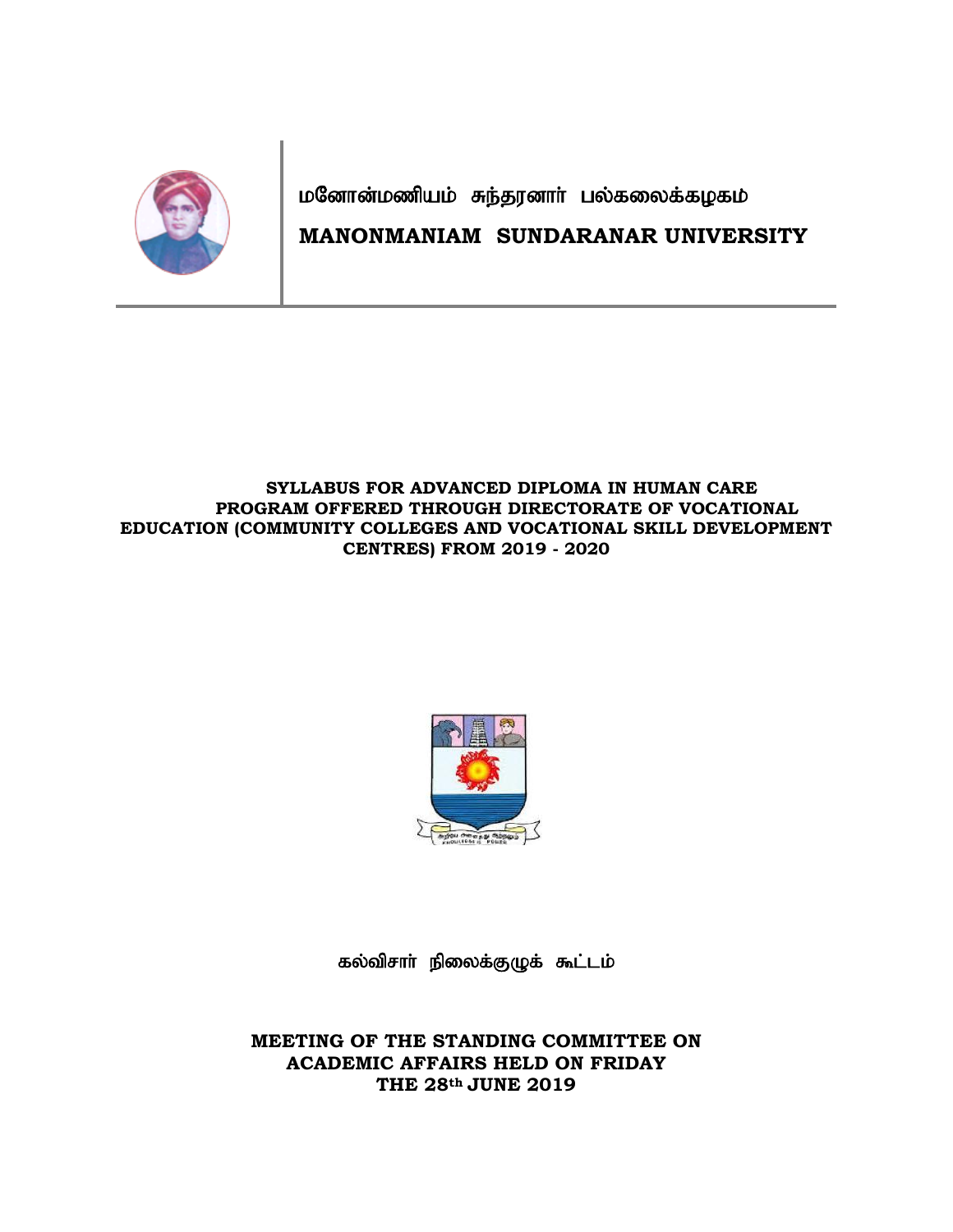# **ADVANCED DIPLOMA IN HUMAN CARE**

மேம்பட்ட மனித பராமரிப்பு பட்டயம்

## **SCHEME OF EXAMINATION**

| <b>Subject Code</b> | <b>Title Of The Course</b>                                                                                              | <b>Credit</b>  | <b>Hours</b> | <b>Passing</b><br>Minimum |  |  |
|---------------------|-------------------------------------------------------------------------------------------------------------------------|----------------|--------------|---------------------------|--|--|
| <b>SEMESTER I</b>   |                                                                                                                         |                |              |                           |  |  |
| C19HU11/E19HU01     | Anatomy and Physiology                                                                                                  | 6              | 90           | 40/100                    |  |  |
| C19HU12/E19HU02     | <b>Fundamental of Health</b>                                                                                            | 6              | 90           | 40/100                    |  |  |
| C19HU13/E19HU03     | <b>Environment and Health</b>                                                                                           | 6              | 90           | 40/100                    |  |  |
| C19CE10/E19CE10     | Communicative English                                                                                                   | 6              | 90           | 40/100                    |  |  |
| C19HUP1/E19HUP1     | <b>Practical I-Basic Procedures</b>                                                                                     | $\overline{4}$ | 120          | 40/100                    |  |  |
| <b>SEMESTER II</b>  |                                                                                                                         |                |              |                           |  |  |
| C19HU21/E19HU04     | Nutrition                                                                                                               | 6              | 90           | 40/100                    |  |  |
| C19HU22/E19HU05     | First Aid                                                                                                               | 6              | 90           | 40/100                    |  |  |
| C19LS23/E19LS05     | Life Skill                                                                                                              | 6              | 90           | 40/100                    |  |  |
| C19HUP2/E19HUP2     | Practical<br>II<br>Advanced<br>$\overline{\phantom{0}}$<br>Procedures                                                   | $\overline{4}$ | 120          | 40/100                    |  |  |
| C19HUPW/E19HUPW     | Mini Project-Types of diet                                                                                              | 10             | 150          | 40/100                    |  |  |
| <b>SEMESTER III</b> |                                                                                                                         |                |              |                           |  |  |
| C19HU31/E19HU06     | Psychology                                                                                                              | 6              | 90           | 40/100                    |  |  |
| C19HU32/E19HU07     | Microbiology                                                                                                            | 6              | 90           | 40/100                    |  |  |
| C19HU33/E19HU08     | Sociology                                                                                                               | 6              | 90           | 40/100                    |  |  |
| C19HUP3/E19HUP3     | Practical<br>III-Internship<br>in<br>Hospital                                                                           | $\overline{4}$ | 120          | $\frac{1}{40}$ /100       |  |  |
| C19HUP4/E19HUP4     | Practical<br>$IV-$<br>Health<br>Education -Cause, Spread,<br>Prevention,<br>Treatment<br>of<br>Communicable Diseases-10 | $\overline{4}$ | 120          | 40/100                    |  |  |
| <b>SEMESTER IV</b>  |                                                                                                                         |                |              |                           |  |  |
| C19HU41/E19HU09     | Child Health                                                                                                            | 6              | 90           | 40/100                    |  |  |
| C19HU42/E19HU10     | Maternal Health                                                                                                         | 6              | 90           | 40/100                    |  |  |
| C19HU43/E19HU11     | Perioperative Care                                                                                                      | 6              | 90           | 40/100                    |  |  |
| C19HUP5/E19HUP5     | Practical V-Maternal<br>Child<br>Health                                                                                 | $\overline{4}$ | 120          | 40/100                    |  |  |
| C19HUIP/E19HUIP     | Major Project/Internship<br>-Maternal Child Health                                                                      | 12             | 180          | 40/100                    |  |  |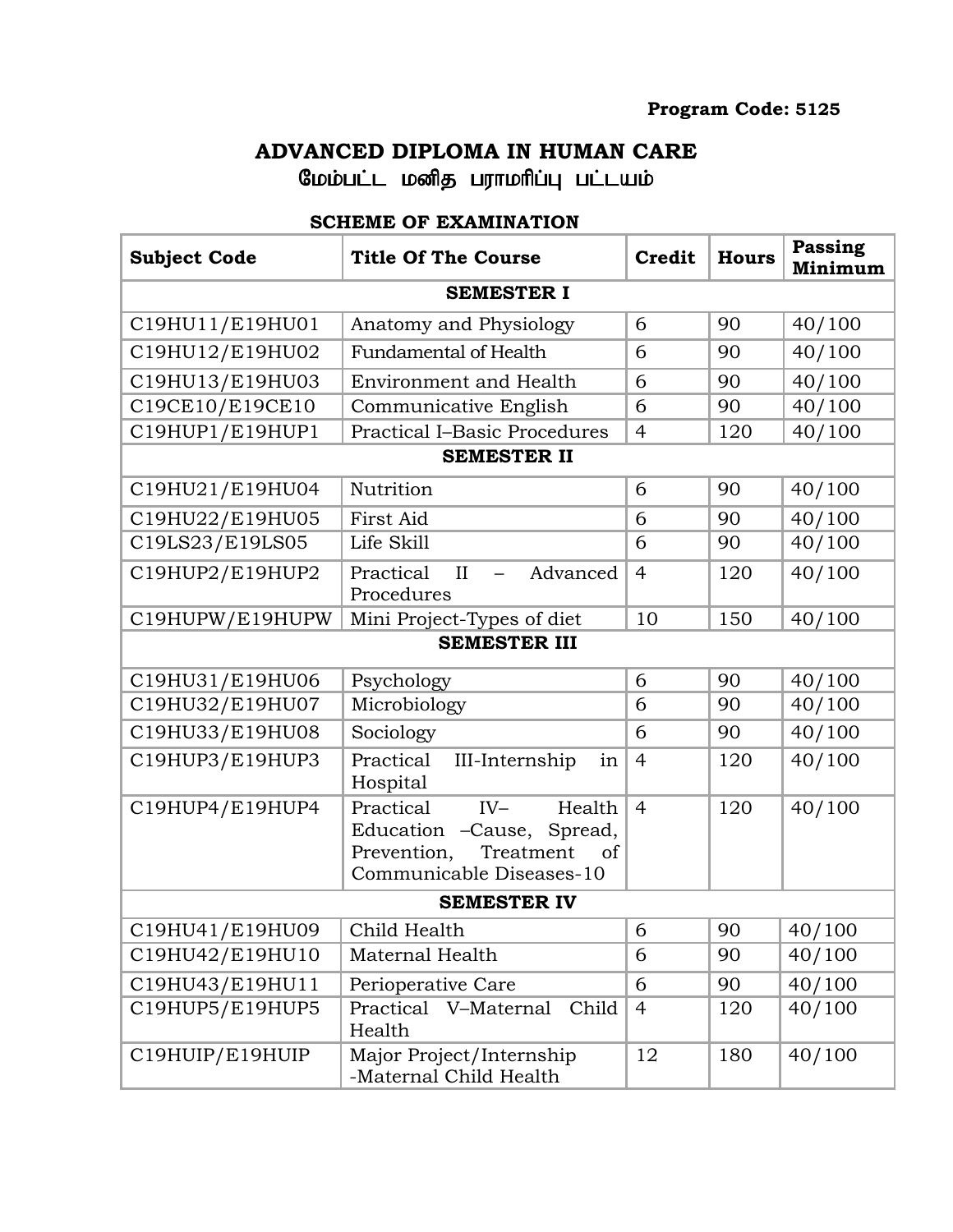**Eligibility for admission:** Pass in 12<sup>th</sup>std Examination conducted by the Govt. of Tamil Nadu Board of Secondary Education, Government of Tamil Nadu or any other equivalent Examination.

**Examination:** Passing minimum for each Course is 40%.classification will be done on the basis percentage marks of the total marks obtained in all of the Courses and given as below:

40% but less than 50% -Third Class 50%but less than 60% -Second Class 60% and above - First Class

Theory Paper

Internal Marks-25 External Marks-75

### **SYLLABUS**

### **SEMESTER I**

| Course I                 |                               | Anatomy and Physiology                            |  |  |
|--------------------------|-------------------------------|---------------------------------------------------|--|--|
| Course II                |                               | Fundamental of Health                             |  |  |
| Course III               | $\mathbf{1}$ and $\mathbf{1}$ | Environment and Health                            |  |  |
| Course IV :              |                               | Communicative English                             |  |  |
| Course V                 | $\ddot{\phantom{a}}$          | <b>Practical I- Basic Procedures</b>              |  |  |
| SEMESTER II              |                               |                                                   |  |  |
| Course VI                |                               | Nutrition                                         |  |  |
| Course VII : First Aid   |                               |                                                   |  |  |
| Course VIII : Life Skill |                               |                                                   |  |  |
|                          |                               | Course IX : Practical II – Advanced Procedures    |  |  |
| Course X                 | $\ddot{\cdot}$                | Mini Project-Types of diet                        |  |  |
| SEMESTER III             |                               |                                                   |  |  |
| Course XI                |                               | Psychology                                        |  |  |
| Course XII :             |                               | Microbiology                                      |  |  |
| Course XIII              |                               | Sociology                                         |  |  |
| Course XIV :             |                               | Practical III - Internship in Hospital            |  |  |
| Course XV                | ÷                             | Practical IV – Health Education – Cause, Spread,  |  |  |
|                          |                               | Prevention, Treatment of Communicable Diseases-10 |  |  |
| SEMESTER IV              |                               |                                                   |  |  |
| Course XVI               |                               | Child Health                                      |  |  |

|                |                          | Course XVI : Child Health                        |
|----------------|--------------------------|--------------------------------------------------|
| Course XVII :  |                          | Maternal Health                                  |
| Course XVIII : |                          | Perioperative Care                               |
| Course XIX     | <b>Contract Contract</b> | Practical V – Maternal Child Health              |
| Course XX :    |                          | Major Project/Internship - Maternal Child Health |

## **\*(Semester Pattern for Community College Only)**

## **Program Objectives**

- Communicate effectively using interpersonal skills.
- Utilize evidence-based interventions to achieve optimal adaptation.
- Safely perform and prioritize appropriate human care skills.
- Employ appropriate thinking to safely and effectively provide human care.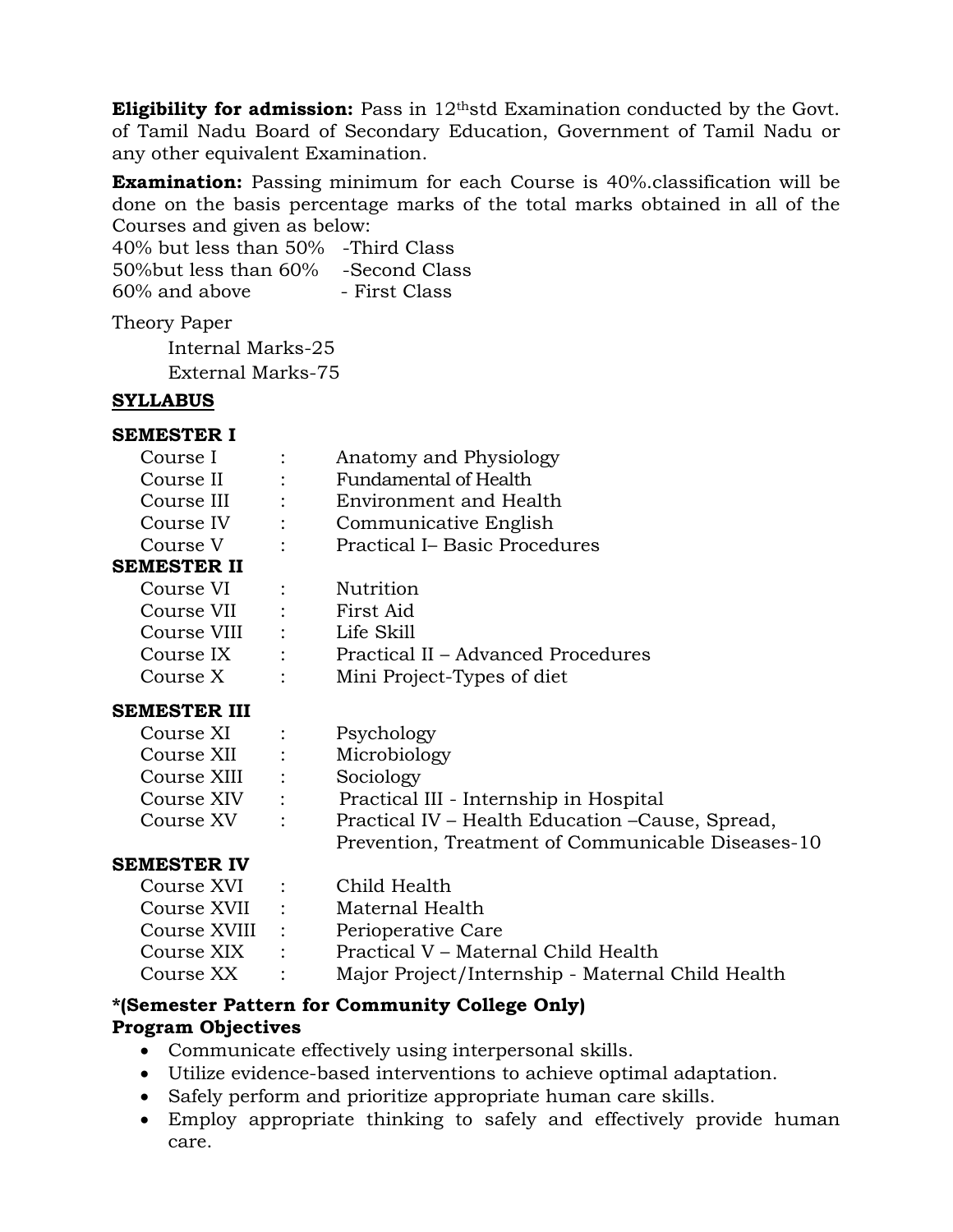### **Semester I**

### **Course I**

## (C19HU11/E19HU01)**Anatomy and Physiology**

### **Objectives:**

- **•** The student know about the basics of anatomy
- To understand the function of various structure of the human body

### **Unit I 18 Hrs**

The Body as a whole - Cavities of the body and their Contents – Cells and tissues – Organs and systems – The skin and appendages – Structure and function of skeleton - The skull – The Vertebral column – The Thorax – Bones of the upper limbs – Bones of the lower limbs.

Joints and Muscles – Types of Joints – The muscular system.

### **UNIT II 18 Hrs**

Nervous system– The brain – cerebrum – cerebellum – mid brain – brain stem – Pons and Medulla.

The spinal cord and spinal nerves - The meninges and cerebrospinal fluid.

The eye – The ear – The sense of smell and taste

### **UNIT III** 18 Hrs

Circulatory system -The blood – Blood clotting – Blood grouping – Cross matching - The heart and blood vessels.

Respiratory System-The nose pharynx – larynx – The Trachea – Bronchi – Lungs.

### **Unit IV 18 Hrs**

Digestive System – structure and functions-The mouth – pharynx – Oesophagus – The stomach – small intestine- large intestine –rectum-anusliver-salivary glands-gall bladder-pancreas

### **Unit V 18 Hrs**

The Endocrine glands – Thyroid – Parathyroid – Pituitary – Adrenal gland.

Male and female reproductive system,– The Excretory system –Kidneys-uretersurinary bladder-urethra- Urine and micturation - water and salt balance

- Text Book for health workers A.M ChalkeyVols I & II
- Manual for Health worker –Ministry of Health and Family welfare
- Bruce Forciea (2012) An text of Human Anatomy and Physiology, Creative Commons Attribution
- Eldon D Enger, FC Ross and DB Bailey (2005) Concepts in Biology, (11thEdn), TMH
- Tortora Gerald J and Bryan Derrick son (2014) Anatomy and Physiology, India Edn , Wiley India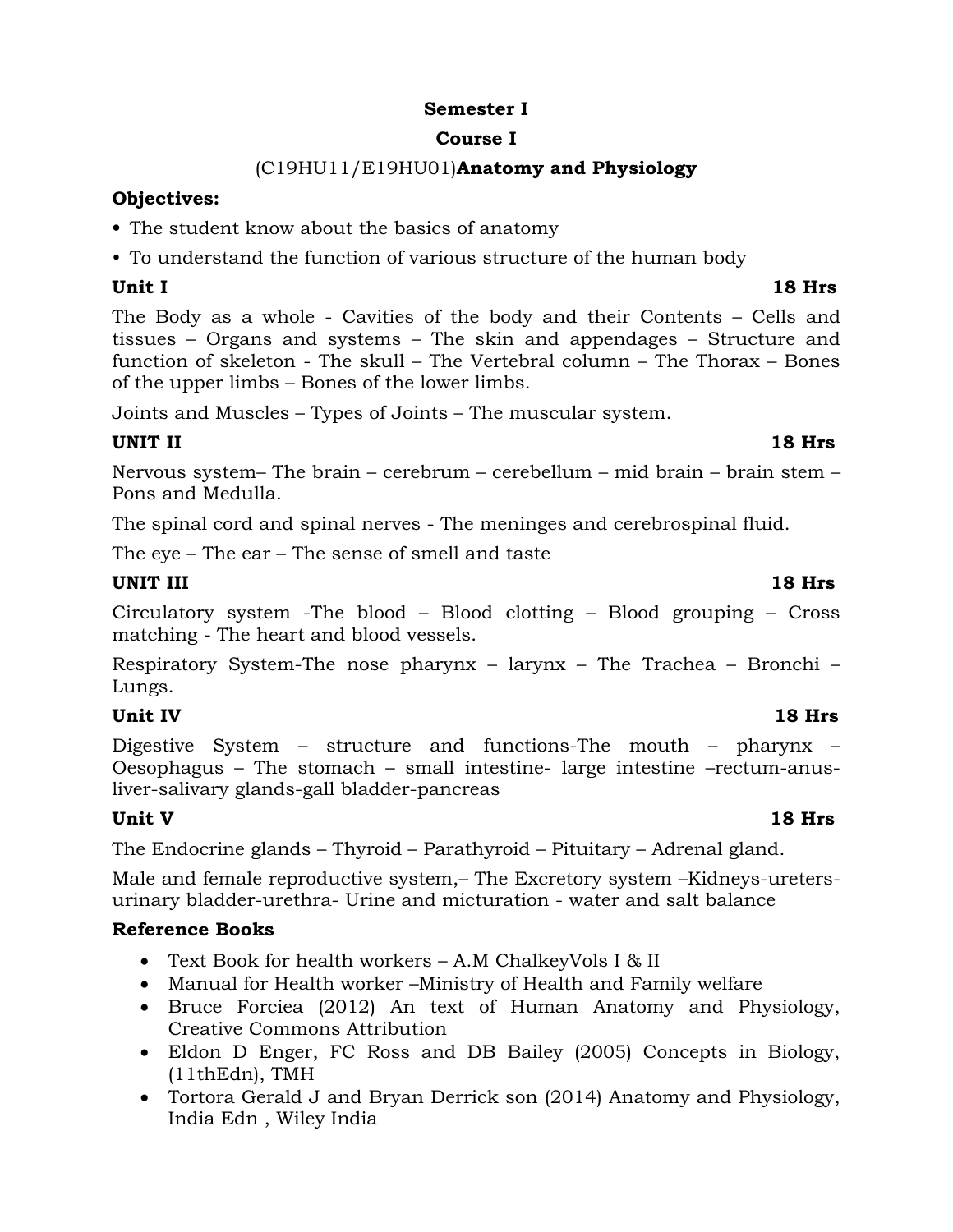### **Course II**

### (C19HU12/E19HU02)**Fundamentals of Health**

### **Objectives**

•The student know about assessment of patient, care of patient, basic needs and maintaining health.

•To improve skill to taking care of patient

### **Unit I 18 Hrs**

Vital signs-temperature-pulse-respiration – Blood pressure – weight checking – height checking – history taking –methods of physical examination-types of positions-preparation for diagnostic procedures

### **Unit II 18 Hrs**

Drugs-uses-sources-classification of drugs-routes of administration-oral medication – injection – infusion – hot and cold application –dressing of a wound-– Types of record – types of Reports.

### **Unit III** 18 Hrs

Hand washing technique – use of gloves – use of masks in medical asepsis mask – gloves – gowns for surgical use – surgical hand scrub – handling the sterile articles-admission of patient - discharge of patient-death care.

### **Unit IV 18 Hrs**

Care of the skin – Care of the hair –pediculosis treatment Care of the mouth – Care of pressure sore – meeting eliminational needs –urine test-collection of specimen- bed making - Use of comfort device.

**Unit V 18 Hrs** Enema – bowel wash – oxygen administration – ryles tube feeding – Catheterization-nebulizer-assisting for vaginal –rectal examination-lumbar puncture-pre and post operative care.

### **Reference Books**

1. Text Book for health workers – A.M ChalkeyVols I & II

- 2. Introduction to patients care Dugas
- 3. Manual for Nursing procedures Teluram
- 4. Manual for Health worker –Ministry of Health and Family welfare

5. Potter and Perry's Fundamentals of Nursing: Second South Asia Edition4

6. Principles & Practice Of Nursing Vol 1 Nursing Arts Procedures Sr.Nancy 7th Edition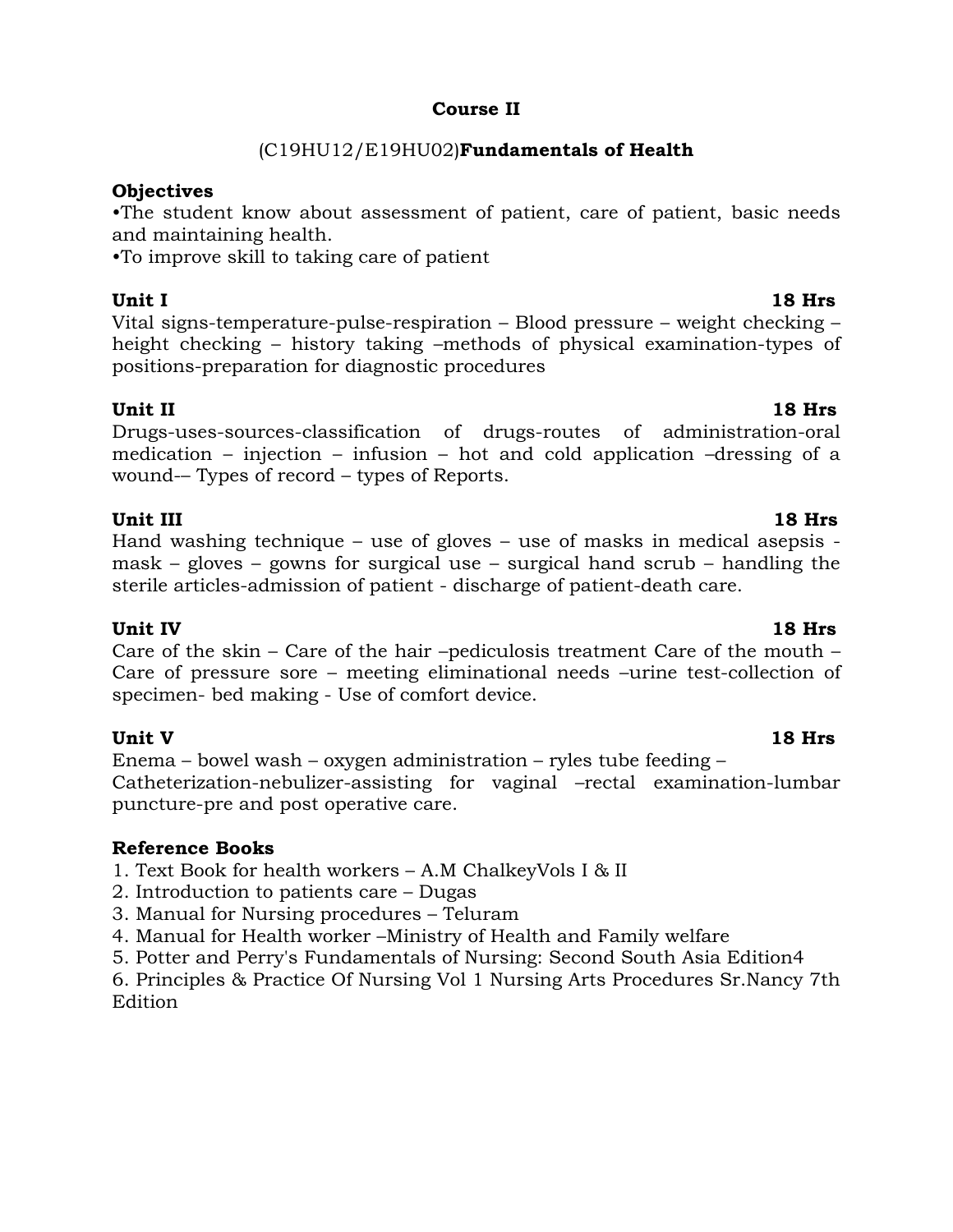### **Course III**

## (C19HU13/E19HU03)**Environment and Health**

### **Objectives**

- **•** The Student gain knowledge about environment and personal hygiene
- To prevent spread of infection in environment

**Unit I 18 Hrs** Environmental sanitation and health-safe water supply-sources of water in the community-the problems of impure water-protection of water supply and purification methods-use of water in prevention and treatment of illness

### **Unit II 18 Hrs**

Disposal of refuse and excreta-types of refuse-health hazards-method of disposal of dry refuse-methods of disposal of wet refuse and excreta

### **Unit III** 18 Hrs

Food and milk sanitation-community measures for safe food and milk-safety of food in bazaars stores and eating places-disease caused by contaminated food and milk and specific preventive measures

### **Unit IV 18 Hrs**

Housing regulations in the community-standards of housing-ventilationlighting-diseases and accidents due to poor housing.

## **Unit V 18 Hrs**

Control of insects, rats and stray dogs-diseases caused by insects-diseases caused by rodent and stray dogs-control measures to be taken by the community.

- 1. Text Book for health workers A.M ChalkeyVols I & II
- 2. Manual for Health worker –Ministry of Health and Family welfare
- 3. Goodman RA, Bunnell R, Posner SF (October 2014). "What is "community health"? Examining the meaning of an evolving field in public health".Preventive Medicine. 67 Suppl 1: S58–61.
- 4. Elias Mpofu, PhD (2014-12-08). Community-oriented health services : practices across disciplines. Mpofu, Elias. New York, NY. ISBN.
- 5." Pearce J, Witten K, Bartie P (May 2006). "Neighbourhoods and health: a GIS approach to measuring community resource accessibility"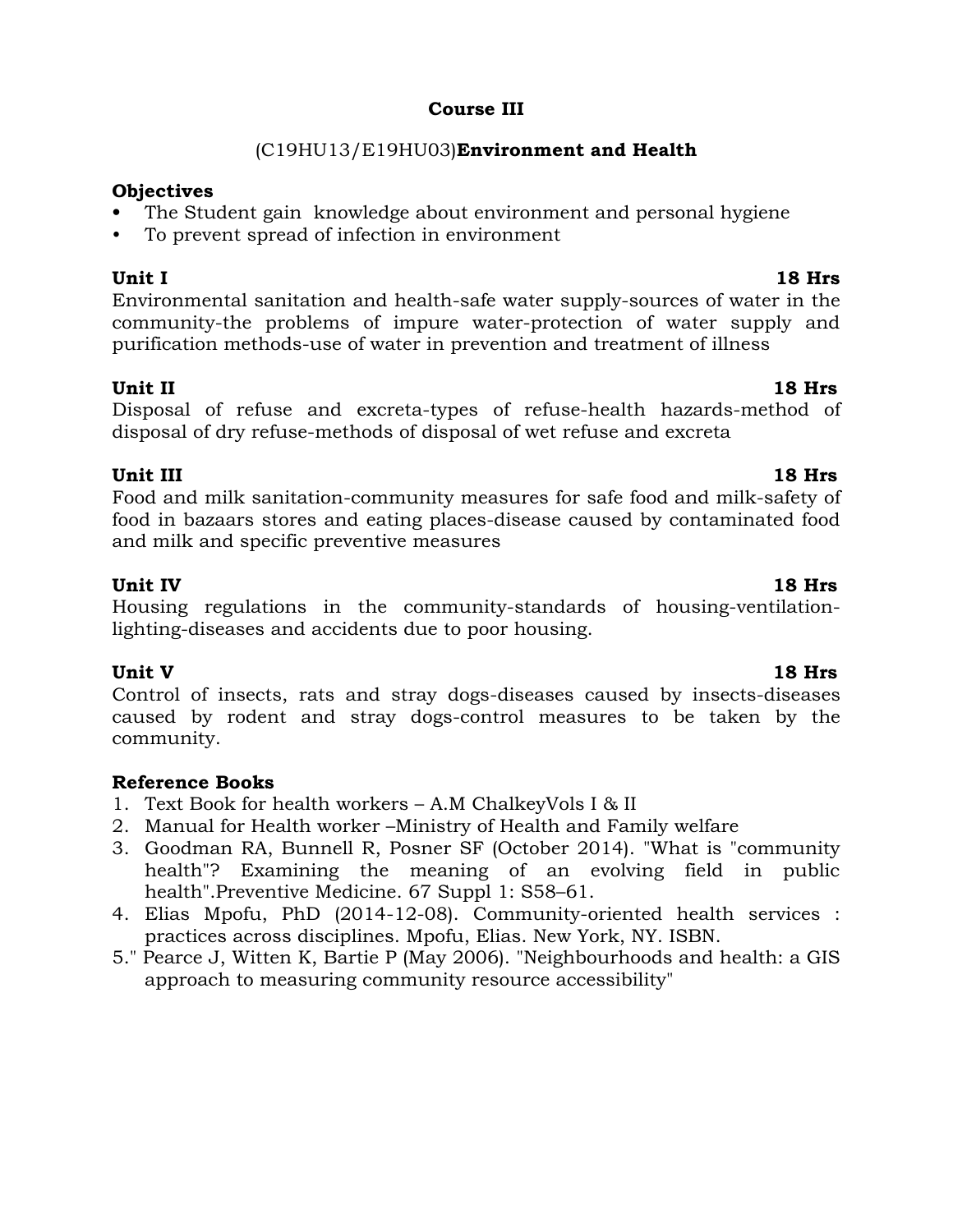### **Course IV**

### (C19CE10/E19CE10)**Communicative English**

### **1. Basic Grammar**:

- a. Review of grammar
- b. Remedial study of grammar
- c. Simple sentence
- d. Word passive voice etc.

### **2. Bubbling Vocabulary**:

- a. Synonyms
- b. Antonyms
- c. One work Institution

### **3. Reading and Understanding English**

- a. Comprehension passage
- b. Précis writing
- c. Developing a story from hints.

### **4. Writing English**

- a. Writing Business letters.
- b. Paragraph writing
- c. Essay writing
- d. Dialogue writing

### **5. Speaking English**

- a. Expressions used under different circumstances
- b. Phonetics

### **Reference** :

- 1. V.H.Baskaran "English Made Easy"
- 2. V.H.Baskaran "English Composition Made Easy"

(Shakespeare Institute of English Studies, Chennai)

3. N.Krishnaswamy – "Teaching English Grammar"

(T.R.Publication, Chennai)

4. "Life Skill" – P.Ravi, S.Prabakar and T.TamzilChelvam,

M.S.University, Tirunelveli.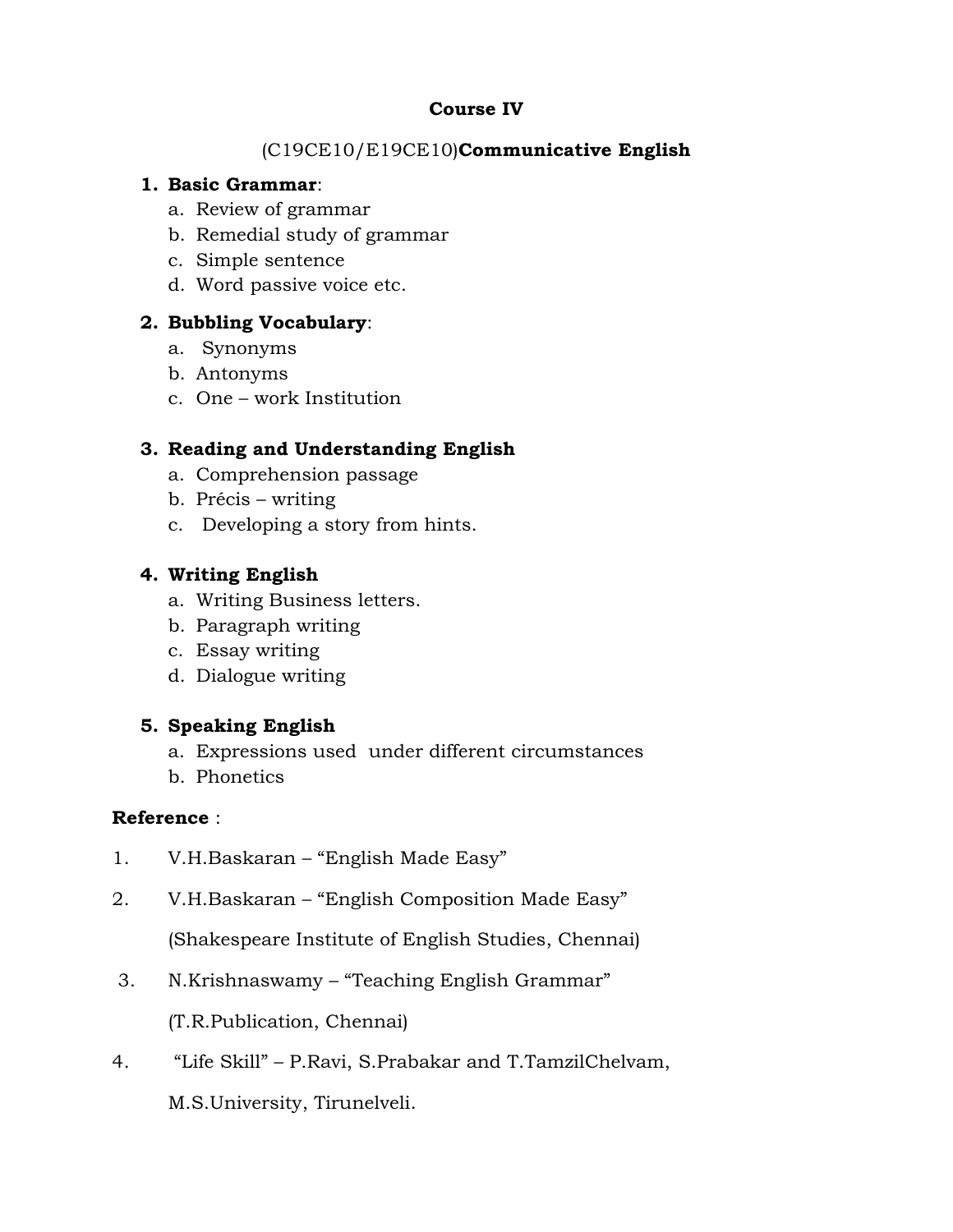### **Course V**

## **Practical I**

### (C19HUP1/E19HUP1)**Basic Procedures**

- **•** History taking And physical examination
- Vital Signs
- Height , Weight Monitoring
- Blood Pressure
- Pulse
- Temperature
- Respiration
- Hygienic Procedure :
- Oral Hygiene
- Sponge Bath
- Hair Wash
- Pressure Sore Care
- Giving bed pan and urinal
- Feeding
- Hot and cold applications
- Back care
- Nail care
- Bed making-4types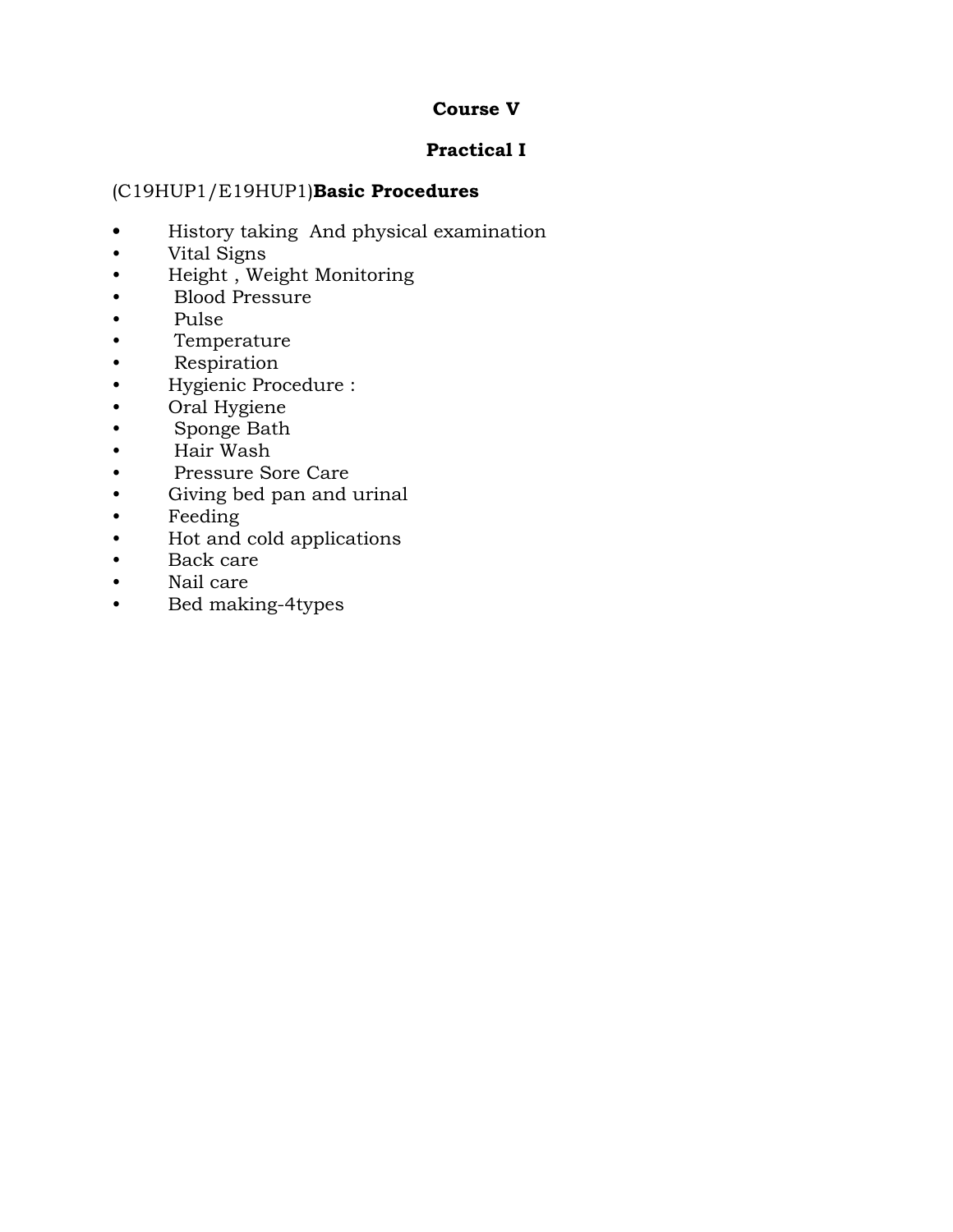### **Semester II Course VI**

### (C19HU21/E19HU04)**Nutrition Objectives**

- **•** The student gain knowledge about basic nutritive values
- To gain information about nutritional problem.

### **Unit I 18 Hrs**

Classification and functions of food nutrients – carbohydrates – protein –fat – vitamins – minerals – water and cellulose – good nutrition – mal nutrition

### **Unit II 18 Hrs**

Nutritive value of foodstuffs – the balanced diet – food groups for the family – cultural factors – food fads and habits – calorie intake for the venerable groups – sample balance diet – special diet for the patient.

### **Unit III** 18 Hrs

Protein energy malnutrition – vitamins deficiencies – mineral deficiencies – anemia in women – Health worker Role in prevention of deficiencies and mal nutrition.

## **Unit IV 18 Hrs**

Food adulteration – selection – storage – preparation of foods – methods of cooking – preservation of foods.

## **Unit V 18 Hrs**

Nutrition education - principles of nutrition education - methods and media used for nutrition education – types of diets – diets in special condition – preparation of special diets.

## **Reference**

1. Text Book for health workers – A.M ChalkeyVols I & II

2. Manual for Health worker –Ministry of Health and Family welfare.

3. Food Science and Nutrition" by SunetraRoday

4. Fundamentals of Foods, Nutrition and Diet Therapy" by Sumati R Mudambi, 5.Food Science, Nutrition and Safety" by Suri/ Malhotra ...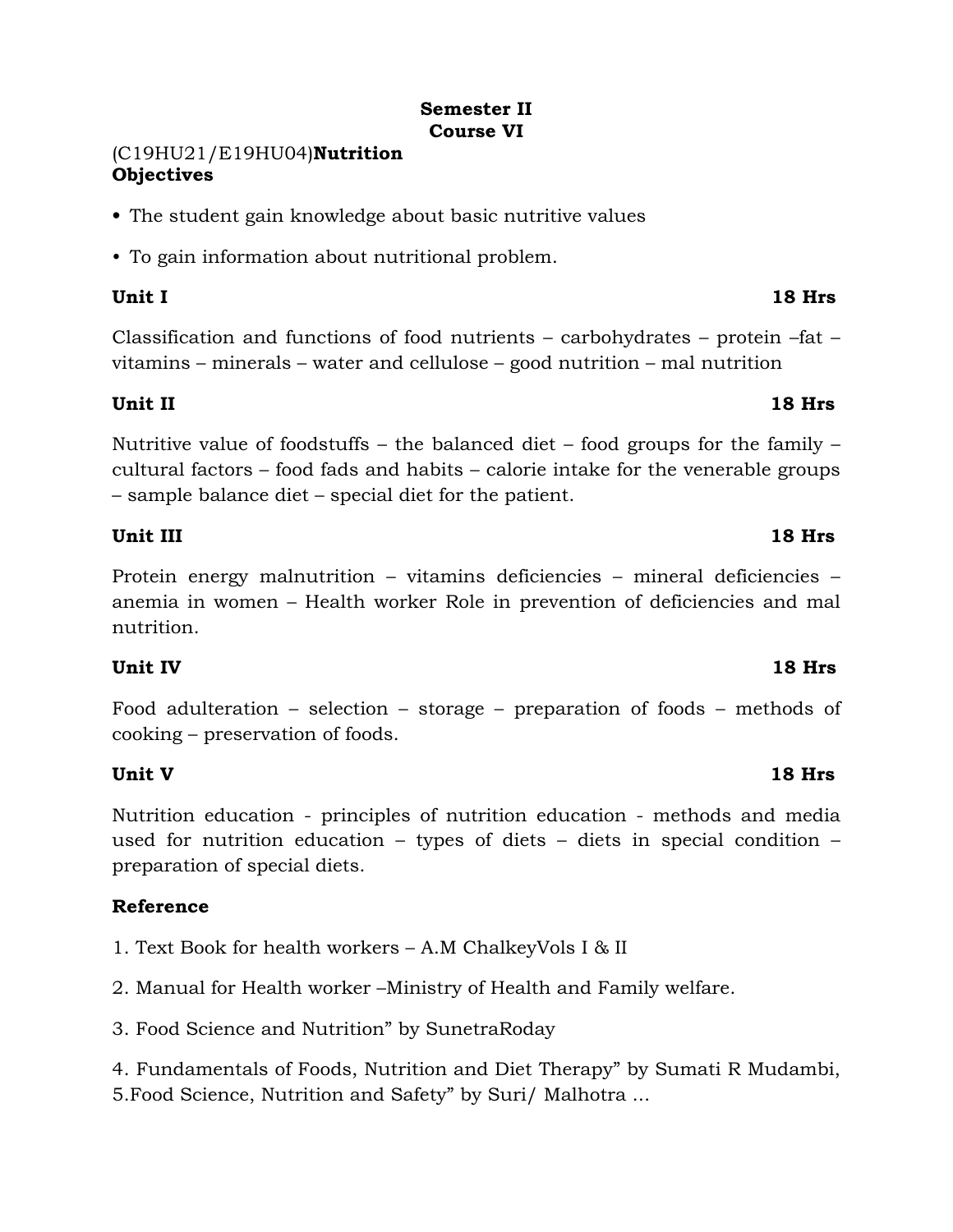### **Course VII**

### (C19HU22/E19HU05)**First Aid**

### **Objectives:**

- The student know about the basics technique about problems.
- The students gain knowledge about prevent dangerous health problems

## **Unit I 18 Hrs**

First aid – golden rules of first aid – life savings measures – principles of First aid-Dressing and bandages – first aid supplies and kit –

## **Unit II 18 Hrs**

First aid in injuries of the skin – wounds – burns – scalds. Bites and stings – dog bite – snake bite – scorpion bite.

## **Unit III** 18 Hrs

Fractures – types of fractures – management for fractures Uses of splints – fracture of Rib – fracture of collar bone – Fracture of upper arm and lower arm – Pelvis fracture – femur fracture. Transport of causalities – cradle method – Human Crutch – Pick – a – back – fireman lift.

## **Unit IV 18 Hrs**

First aid in loss of consciousness – unconscious persons – fainting – effect of excessive heat – sign and symptoms of shock – treatment of shock – electric shock -Cardiopulmonary resuscitation.First aid for foreign bodies in the eye, ear, nose, throat

## **Unit V 18 Hrs**

First aid -general signs and symptom of haemorrhage – External haemorrhage – internal haemorrhage – bleeding from special organs.

- 1. Text Book for health workers A.M ChalkeyVols II
- 2. First aid book for Johns Ambulance
- 3. Emergency First Aid: The Authorized Manual Of St.
- 4. Basic Illustrated Wilderness First Aid (Basic Essentials Series)
- 5. ACEP First Aid Manual, 5th Edition. Bushcraft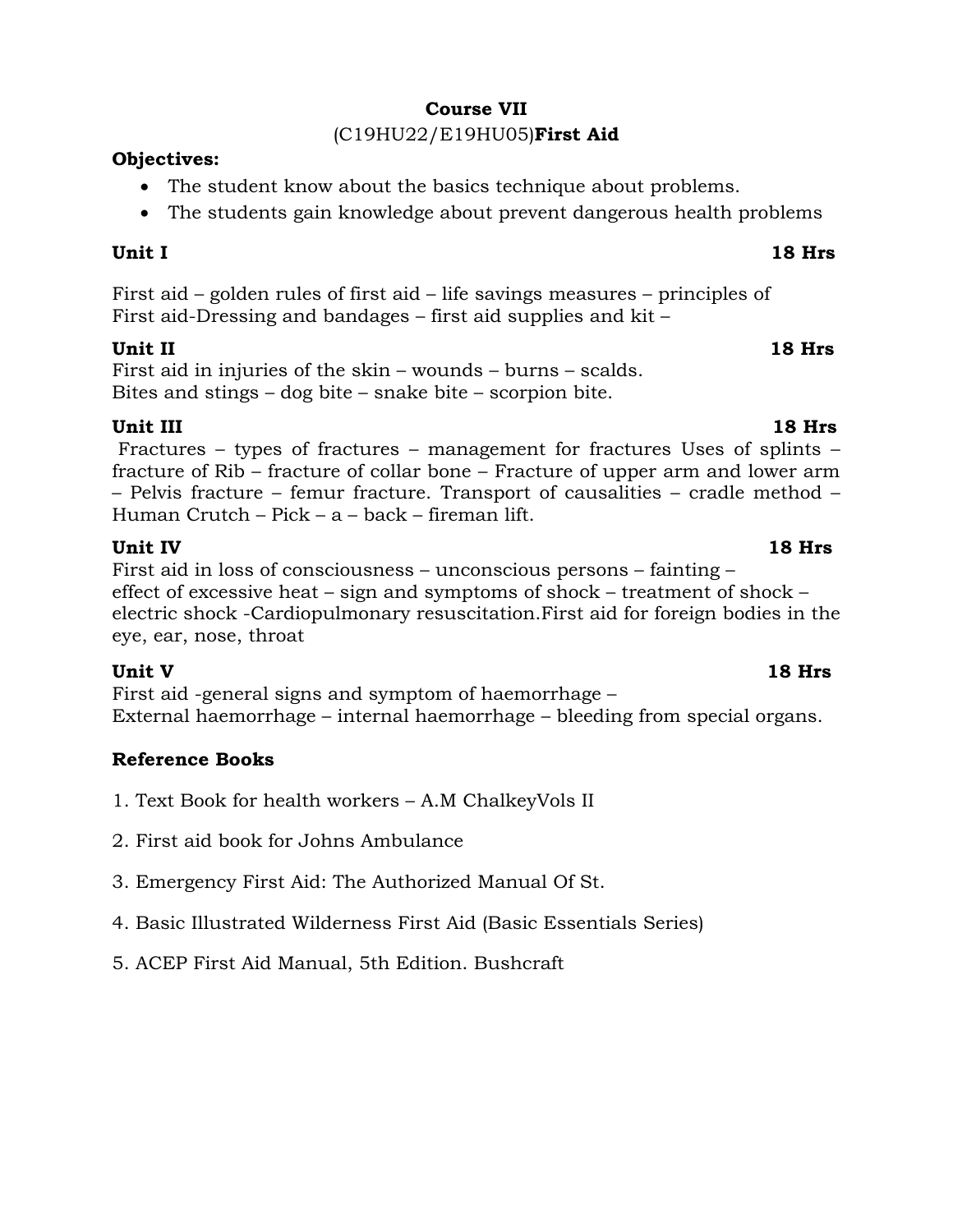### **Course VIII**

## **(**C19LS23/E19LS05)**Life Skill**

### I Life Coping or adjustment

- (a) External and internal influence in one's life
- (b) Process of coping or adjustment
- (c) Coping with physical change and sexuality Coping with stress
- (d) shyness, fear, anger far live and criticism.

### II Attitude

- (a) Attitude
- (b) Self acceptance, self esteem and self actualization
- (c) Positive thinking

### III Problem Solving

- (a) Goal Setting
- (b) Decision Making
- (c) Time Management and stress Management.

### IV Computers

- (a) Introduction to Computers
- (b) M.S.Office
- (c) Power Point

### V Internet

- (a) Introduction to internet
- (b)  $E$  mail
- (c) Browsing

### **References:**

- 1) Life Skill Programme course I & II by Dr. Xavier Alphona MCRDCE Publications. R.K.Mutt Road, Chennai – 28
- 2) ஆளுமைபண்புவளர்த்தல் மற்றும் தகவல் தொடர்பு by M.Selvaraj Community College,Palayamkottai
- 3) "Life Skill" –P.Ravi, S.Prabahar&T.TamilChelvam, M.S. University, Tirunelveli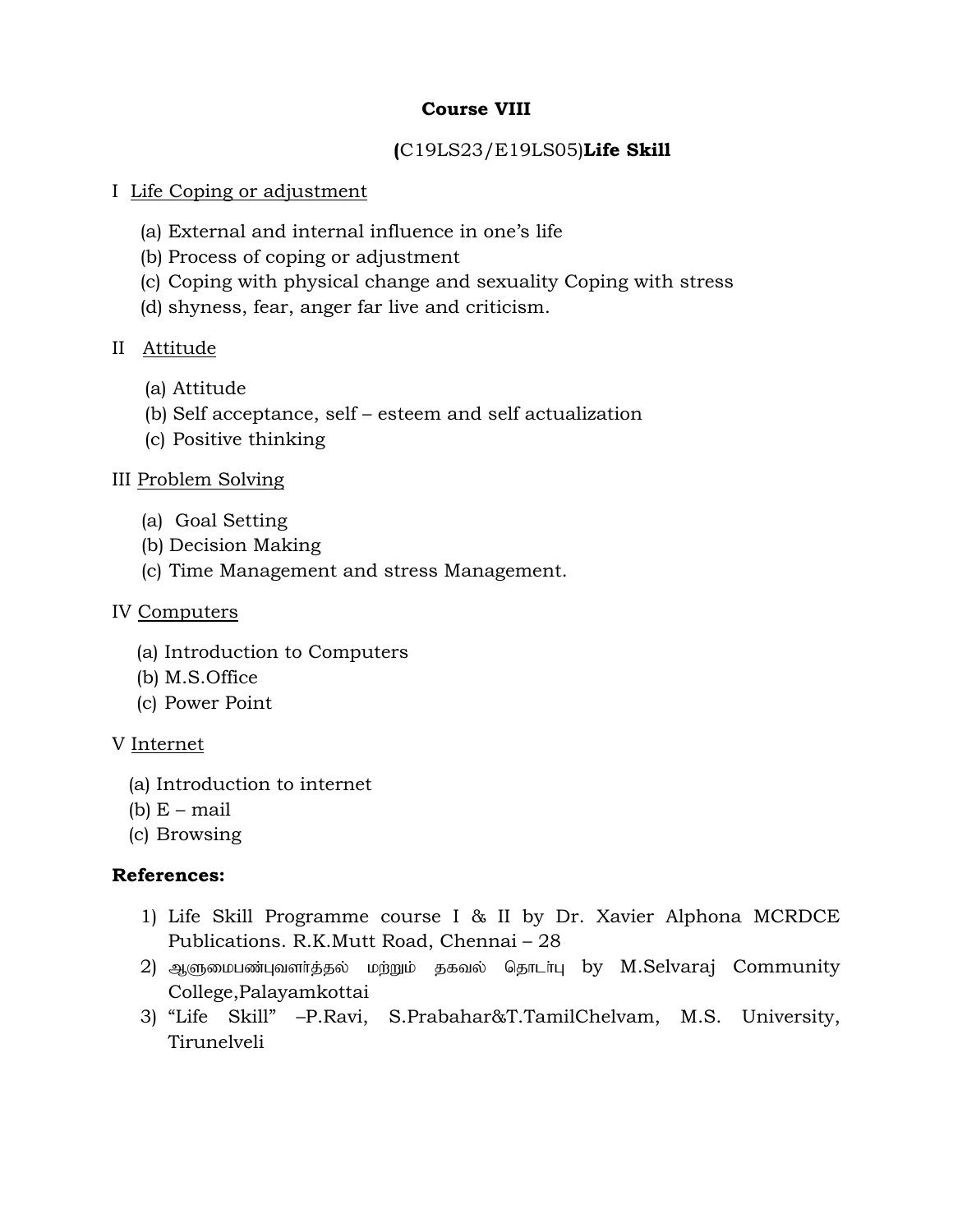### **Course IX**

### **Practical II**

### (C19HUP2/E19HUP2)**Advanced procedures**

- **•** Oral medication
- Oxygen therapy
- Ryle's tube feeding
- Perineal care
- Baby bath
- Enema
- Nebulizer
- Hand washing
- Mask, gown, gloving techniques
- Urine test-sugar and albumin
- Wound dressing
- Preparation for IV infusions
- Subcutaneous injection-insulin
- Catheterization & Checking blood sugar-glucometer
- **•** Catheter Care

### **Reference**

• Principles and Practice of Nursing. Vol I, Vol II, - Sr. Nancy Http// .En. M. Wikipedia.Org/Wiki/.Care Giver

## **Course X**

(C19HUPW/E19HUPW)**Mini Project-Types of Diet**

- DIABETIC DIET
- SALT RESTRICTED DIET
- FLUID PLAN
- LOW PROTEIN DIET
- HIGH PROTEIN DIET
- SOFT SOLID DIET
- FLUID DIET
- LOW RESIDUE DIET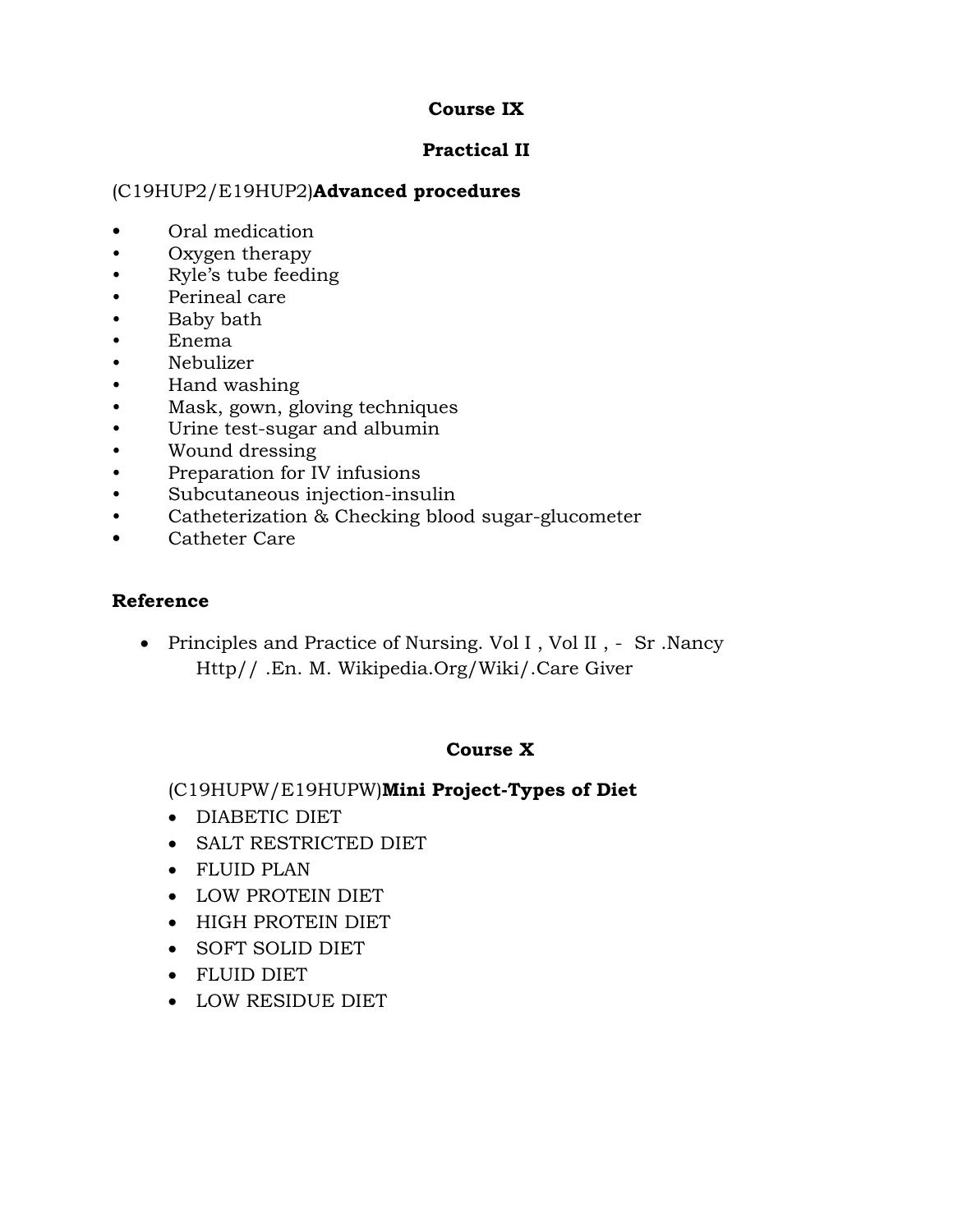### **Semester III Course XI**

### **(**C19HU31/E19HU06)**Psychology**

### **Objectives**

- To gain basic knowledge about basic psychology.
- To take care of mental illness clients.

## **Unit I 18 Hrs**

Definition of psychology – how to learn more effectively – good study habits – observing – thinking – reasoning – problem solving – goals setting .

### **Unit II 18 Hrs** Personality – self concepts – self awareness and acceptance – characteristics of a mentally healthy person – factors that influence personality development

## **Unit III** 18 Hrs

Emotion – positive emotion – negative emotion – stress – management of stress – frustration – conflicts – adjustment.

**Unit IV 18 Hrs** Normal and abnormal behaviour – causes for abnormal behaviour – observation of behaviour change – prevention of mal adjustment – prevention of mental illness – defense mechanism.

**Unit V 18 Hrs** Psychosomatic illness – Neurotic illness – psychotic illness – mental retardation – types of treatments for mental illness.

- 1. Text Book for health workers A.M Chalkey Vols I & II
- 2. Manual for Health worker –Ministry of Health and Family welfare.
- 3. "Textbook of Clinical Psychology" by M S Bhatia
- 4. "Clinical Psychology: Topics in Applied Psychology (TAP)" by Professor Graham Davey
- 5. Introduction To Psychology. The Quotable Jung (Hardcover) On Killing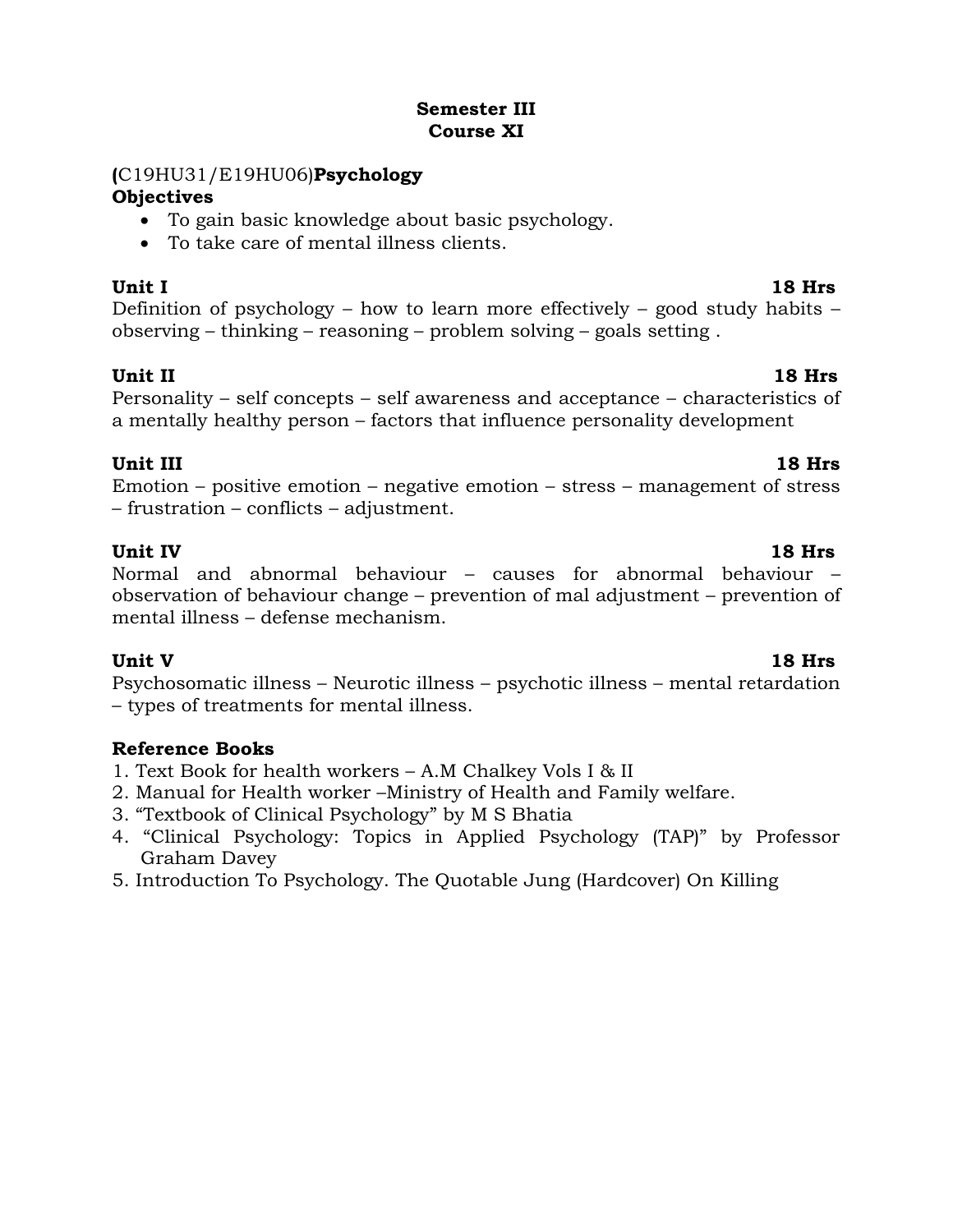### **Course XII**

## (C19HU32/E19HU07)**Microbiology**

### **Objectives**

- To discuss the characteristics of micro organisms including bacterial, viral and fungal infections
- To discuss the measures to control the spread of micro organisms

### **Unit I 18 Hrs**

Micro organism – classification of micro organism and their characteristics – pathogenic micro organism – paths of infection – portal of entry – portal of exit.

### **Unit II 18 Hrs**

Disinfection – methods of disinfection – sterilization – methods of sterilization – natural agents - physical agents – chemical agents.

### **Unit III** 18 Hrs

collection specimen – blood, urine, stool, sputum, discharges.

### **Unit IV 18 Hrs**

Immunity – types of immunity – Immunoglobulin, vaccines, types of vaccines, national immunization schedule.

### **Unit V 18 Hrs**

Food poisoning – blood borne infection – microscope – types of microscope – uses of microscope.

### **Reference Books 18Hrs**

- 1. Text Book For Health Workers A.M Chalkey Vols I&Ii
- 2. Alcamo Edward,I. Fundamentals Of Microbiology Jones & Bartlett 6th
- 3. Alexander ,S.K. Laboratory Exercises In Organismal And Molecular Microbiology Mc Graw Hill 1<sup>st</sup>
- 4. Ananthanarayan,R. Textbook Of Microbiology Orient Longman 6th
- 5. Ananthanarayan,R. Text Book Of Microbiology Orient Longman 2nd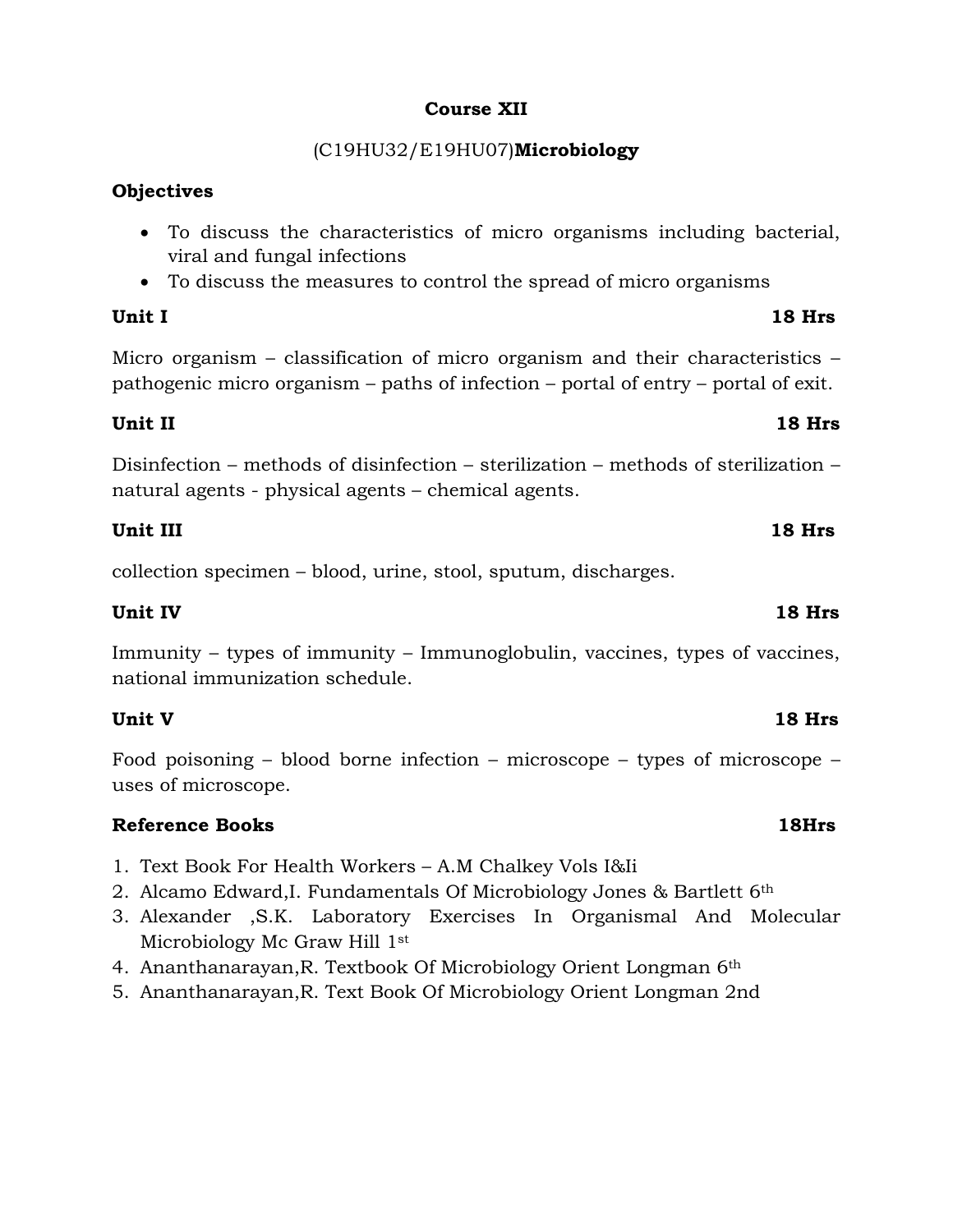## **Course XIII (**C19HU33/E19HU08)**Sociology**

### **Objectives**

- The student gain knowledge about basic social values
- To gain information about social norms and problems

Understanding and learning about community-groups-the family-structure and activities-urban and rural administrative pattern- corporation-panchayats and co-operatives

## **Unit II 18 Hrs**

Social processes-co-operation and competition –conflict, assimilation and adjustment-the individual and the process of socialisation

## **Unit III 18 Hrs**

Social controls- traditions- customs- habits- folk ways- mores- laws- social problems –anti social practices

## **Unit IV 18 Hrs**

Social stratification and leadership patterns in the community-

Caste-class-mobility-status and patterns of leadership-regionalism

## **Unit V 18 Hrs**

The community and factor affecting its health and development-rural community-urban community-social and economic changes in community-

## **Reference Books**

- 1. Text Book for health workers A.M Chalkey Vols I & II
- 2. Manual for Health worker –Ministry of Health and Family welfare.
- 3. Herton and Hunt, Sociology, McGraw Hill International, Singapore 1984
- 4. Abrahamson Mark, Urban Sociology, Prentice-Hall Inc, Englewood Cliffs, N.J., 1980
- 5. Haris C. C., The Sociology Enterprises: A Discussion of Fundamental Concept, St. Martin Press Inc., New York, 1980

## **Unit I 18 Hrs**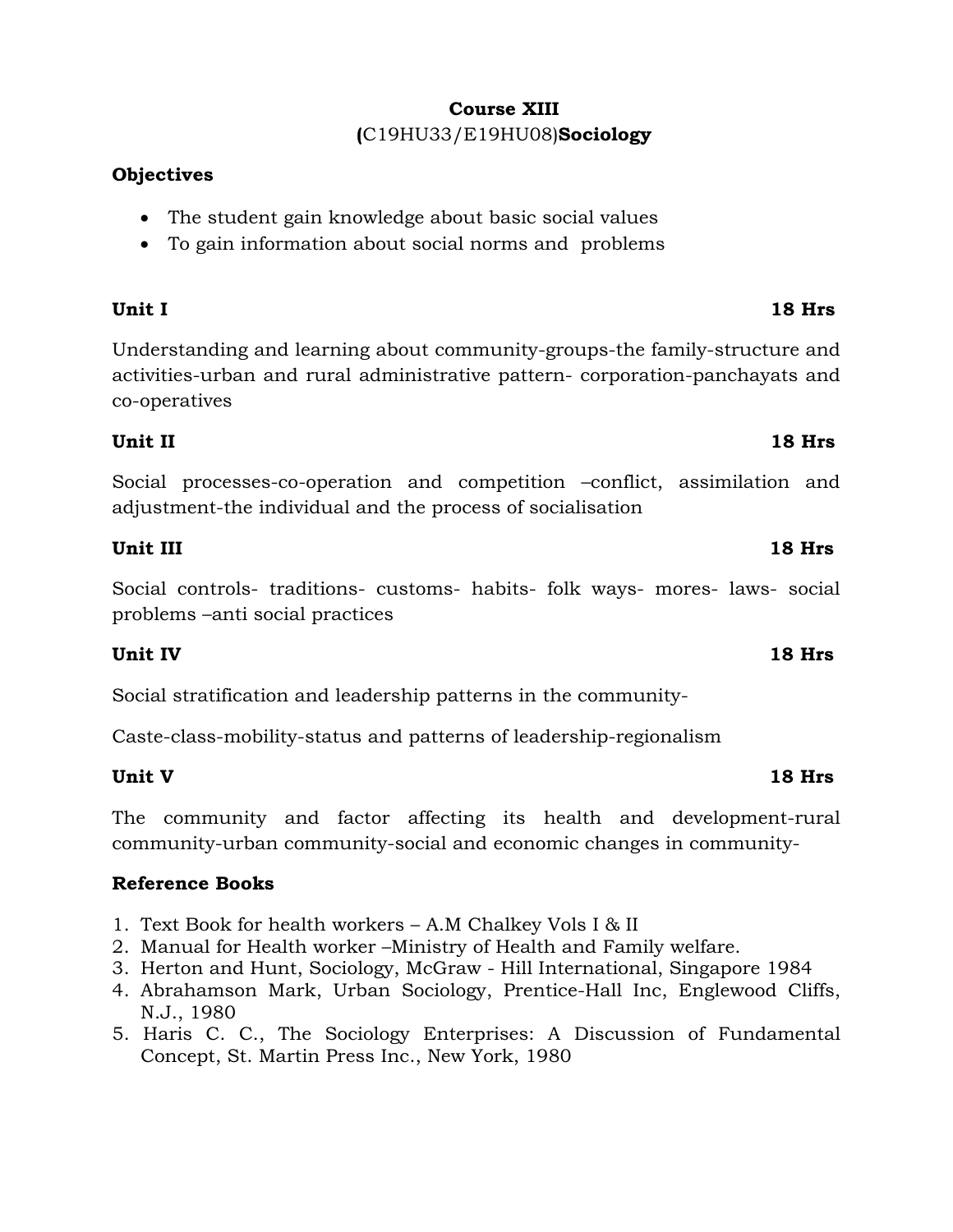### **Course XIV**

## (C19HUP3/E19HUP3)**Practical III-Internship in Hospital**

- Care of Patient With
- Dengue Fever
- Fever
- Pre Operative Preparation
- Any Nutritional Deficiency

## **Course XV**

## **Practical IV**

## (C19HUP4/E19HUP4)**Health Education –Cause, Spread, Prevention, Treatment of Communicable Diseases-10**

- Tuberculosis
- Diarrhoea
- Diphtheria
- Tetanus
- $\bullet$  HIV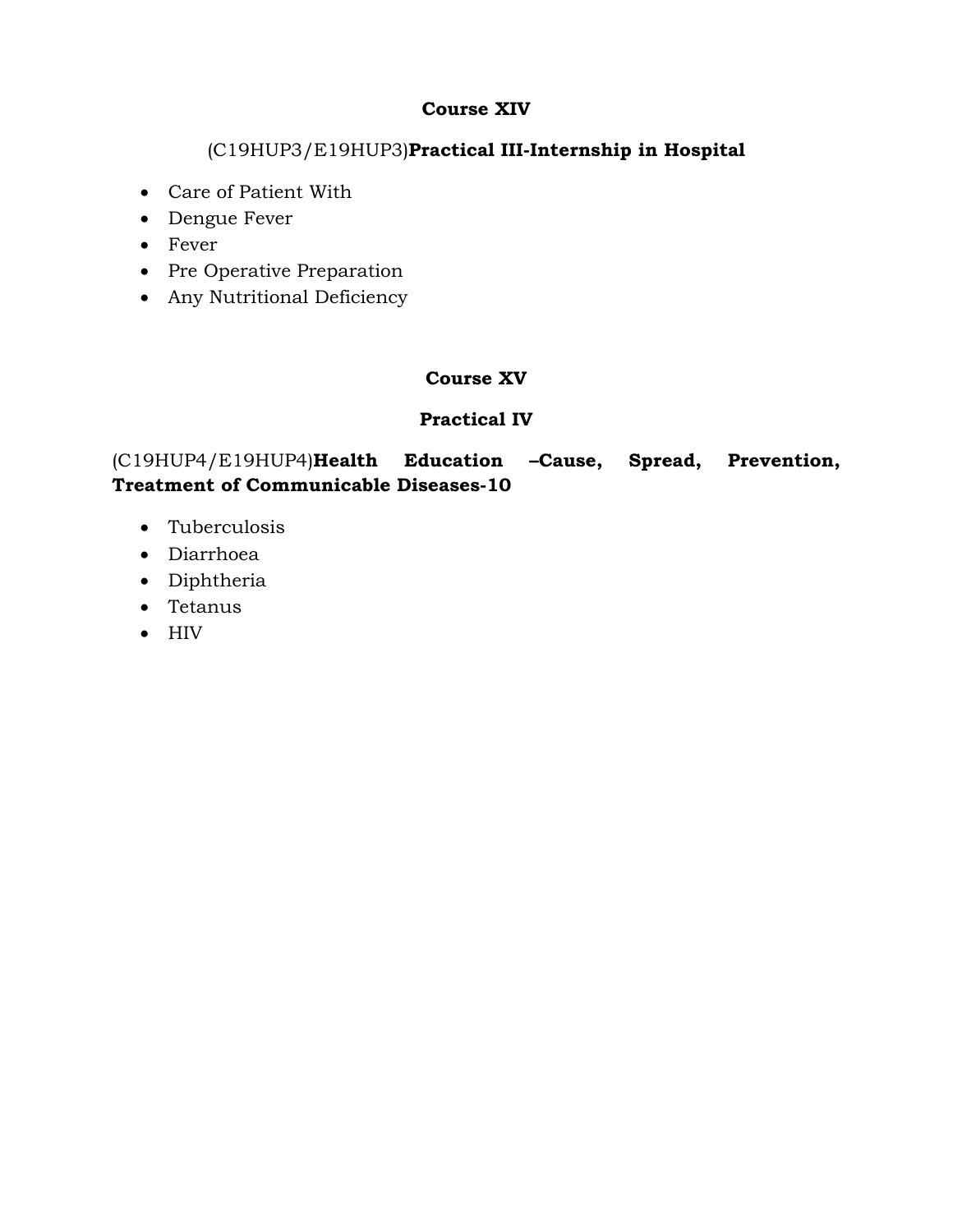### **Semester IV Course XVI** (C19HU41/E19HU09)**Child Health**

### **Objectives**

- The student gain knowledge about care of children
- To gain information about national nutritional problems about childrens.

Growth and development of a child – factors affecting growth and development – stages of child life and basic needs – assessment of growth and development – weight checking – height checking – milestones.

### **Unit II 18 Hrs**

Observation and assessment of a baby – examination of the baby – care of premature baby at home – care of a new born baby – management of minor disorders – apgar score - Condition of new born needing the referral.

## **Unit III 18 Hrs**

Breast feeding – artificial feeding – weaning – cleanliness of the food – improving the child nutrition

### **Unit IV 18 Hrs**

Respiratory infection – eye infection – ear infection – communicable disease – diarrhea – vomiting and dehydration – constipation – indigestion – mal nutrition

## **Unit V 18 Hrs**

Childhood accidents – in the home outside the home – assessment of a baby by history taking and physical examination – well baby clinic child guidance clinic –school health services and feeding programs – re habitation centre for handicapped children – legal provision for protection of children.

## **Reference Books**

- 1. Text Book for health workers A.M ChalkeyVols I & II
- 2. Text Book for midwifery Myles
- 3. T3Izugbara CO, Ngilangwa DP (December 2010). "Women, poverty and adverse maternal outcomes in Nairobi, Kenya".BMC Women's Health. 10 (33): doi:10.1186/1472-6874-10-33. PMC 3014866.PMID 21122118.
- 4. Alexander G, Korenbrot CC (Spring 1995). "The Role of Prenatal Care in Preventing Low Birth Weight".The Future of Children.Low Birth Weight. 5 (1): 103–120. doi:10.2307/1602510. JSTOR 1602510.
- 5. Curry MA (1990). "Factors associated with inadequate prenatal care". Journal of Community Health Nursing. 7 (4): 24ext Book for midwifery – Myles

### **Unit I 18 Hrs**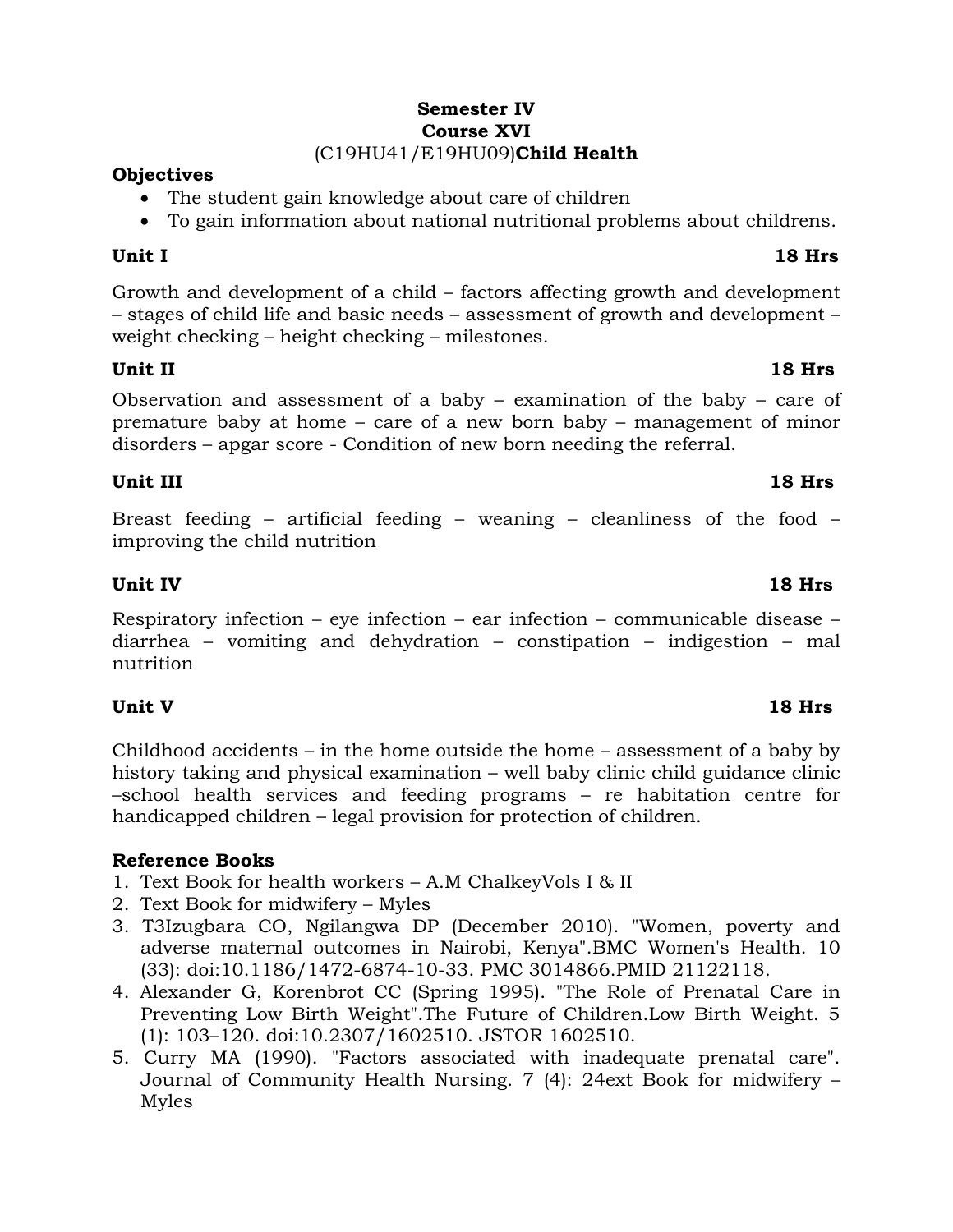### **Course XVII**

### (C19HU42/E19HU10)**Maternal Health**

### **Objectives**

- The student gain knowledge about mentally illness.
- The student able to take care of mentally illness patients.

**Unit I 18 Hrs** Reproductive system structure of female – male reproductive system – female pelvis – difference between male and female pelvis- external and internal female organs menstruation – menstrual cycle

### **Unit II 18 Hrs**

Placenta – types of placenta – uses of placenta – abnormal placenta – amniotic fluid – normal amount color uses poly hydramnios - oligo hydramnios – umbilical cord – normal and abnormal cord

### **Unit III** 18 Hrs

Pregnancy – physiology of pregnancy – diagnosis of pregnancy – signs and symptom of pregnancy – antenatal intra natal care - postnatal care – general examination – history taking – palpation – auscultation –urine examination blood examination – identification of high risk cases – immunization – advice regarding diet rest – breast care – family planning methods after delivery

### **Unit IV 18 Hrs**

Labour – stages of labour – sign and symptom of labour – care during 1st 2nd 3rd stages of labour at hospital and home – immediate care of new born – cord care examination of new born

### **Unit V 18 Hrs**

Normal puerperium – changes in postnatal period – involution of uterus – lochia – breast feeding – examination of breast – diet – exercise – puperalinfection – minor disorders – delayed haemorrhage – family planning methods – temporary and permanent methods

### **Reference Books**

1. Text Book for health workers – A.M ChalkeyVols I & II

2. Text Book for midwifery – Myles

3. Izugbara CO, Ngilangwa DP (December 2010). "Women, poverty and adverse maternal outcomes in Nairobi, Kenya".BMC Women's Health. 10 (33): 33. doi:10.1186/1472-6874-10-33. PMC 3014866.PMID 21122118.

4. Alexander G, Korenbrot CC (Spring 1995)."The Role of Prenatal Care in Preventing Low Birth Weight".The Future of Children.Low Birth Weight. 5 (1): 103–120. doi:10.2307/1602510. JSTOR 1602510.

5. Curry MA (1990). "Factors associated with inadequate prenatal care". Journal of Community Health Nursing. 7 (4): 24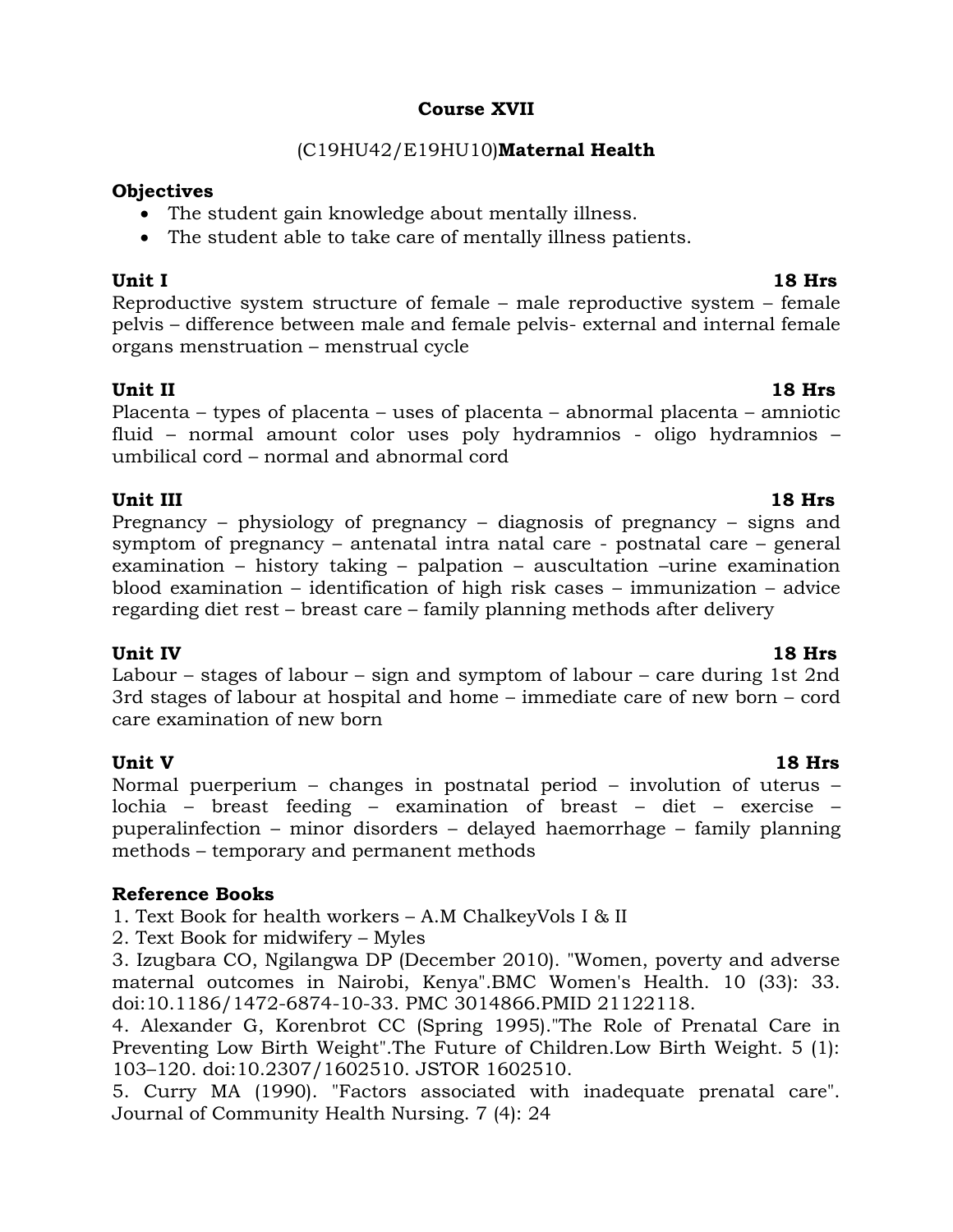### **Course XVIII**

### (C19HU43/E19HU11)**Perioperative Care**

### **Objectives**

- The student gain knowledge about preparation for surgery.
- The student able to understand perioperative care- check list- Types of surgery.

**Unit I 18 Hrs** Preoperative care-information to operating room-skin preparation-blood arrangements-lab investigations-Assessment, planning, implementation and evaluation of care.

### **Unit II 18 Hrs**

Assessment, planning, implementation and evaluation of care on the day of surgery-informed consent-Patient identification –safe surgery check list – allergy- any infectious disease-pre op medications

### **Unit III** 18 Hrs

General surgical procedures- –orthopaedics-paediatric –gynaecologicalobstetrical-eye-ENT-thoracic surgery- Instruments in emergency trolley.

### **Unit IV 18 Hrs**

.general-local-spinal-types of surgery-Elective surgery –Emergency-minor-

major-reconstructive surgery

**Unit V 18 Hrs** Post operative care- immediate and special care-Prevention of post operative complications –-shock-Bleeding

Wound infection-Deep vein thrombosis-Pulmonary embolism-.Urinary retention-Reaction to anaesthesia.

### **Reference**

- Brunner, vol 1,vol 2,A text book of medical and surgical nursing.
- Benner, P (1984) from novice to expert: Excellence and power in clinical nursing practice. Menlo Park: Addison-Wesley, college of Operating Department Practitioners (2009) Standards, recommendations and guidance for mentors and practice
- placements: Supporting pre-registration education in Operating Department Practice provision: London CODP
- College of Operating Department Practitioners (2011) Bachelor of Science (Hons) in Operating Department Practice –
- England, Northern Ireland and Wales, Bachelor of Science in Operating Department Practice – Scotland Curriculum
- Document, London: CODP

## Common surgical terminologies-ectomy, otomy, ostomy Types of anaesthesia-